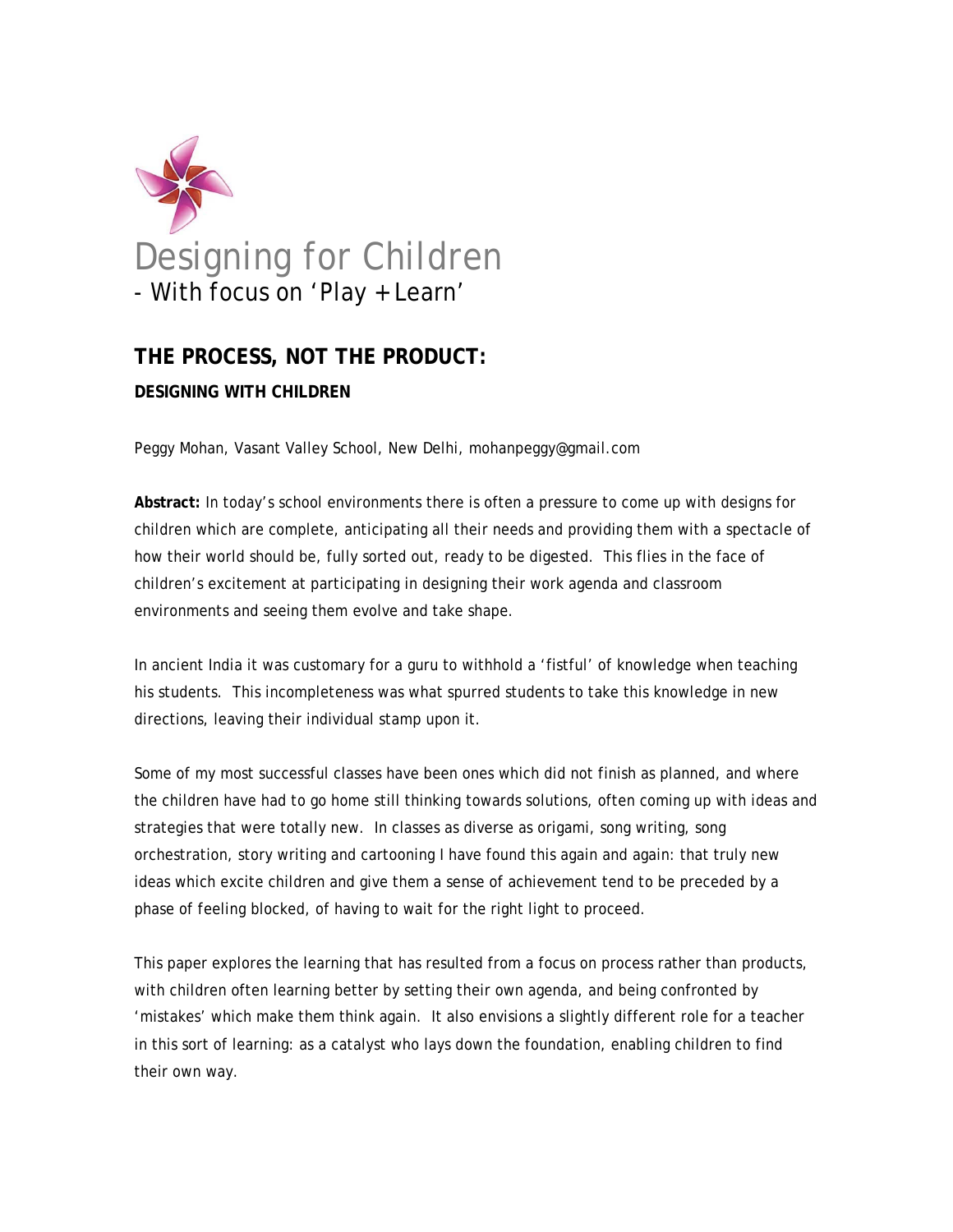*Keywords: process, design, children, structure, creativity* 

#### 1. **Introduction**

I hit upon the idea, some years ago, of sweetening the sound in my music room by pasting up the lyrics of each song we learned on colorful chart paper, along with large cartoons to picturize the song. Chart paper, I reasoned, was a form of wood pulp, and the best way to sound-treat my walls, as wood paneling was unaffordable, and ecologically undesirable. The lyrics would be stapled onto bulletin boards that covered my walls, and the cartoons would be stuck up higher, near the ceiling, and even on the ceiling, with tack.

The start of each new school term would find all of us teachers facing blank freshly painted walls. We would come in two days before the children in order to get our rooms ready, to decorate them with cartoons linked to the first lessons, cartoons which also welcomed the children back.

It was impossible to make my walls look as though life were in full swing, when in reality things were simply about to start. I did try to guess ahead, a few times, to intuit what all we *could have* be doing, make my room look complete, but those songs always fell flat; they were the songs I ended up having to change in consultation with the children. The only songs I chose right were the ones we were going to learn right away.

Over the years the idea took root that beginnings did call for blank walls, with just a glimmering of music and color. And that the songs and cartoons we added bit by bit reflected our journey together through the term. This paper looks at that sort of journey: we are not concerned here with finished products for children that follow our best intuitions about what children might need and enjoy. This paper is about the more messy, more quirky, more rewarding process that precedes arrival, where teacher and children participate together.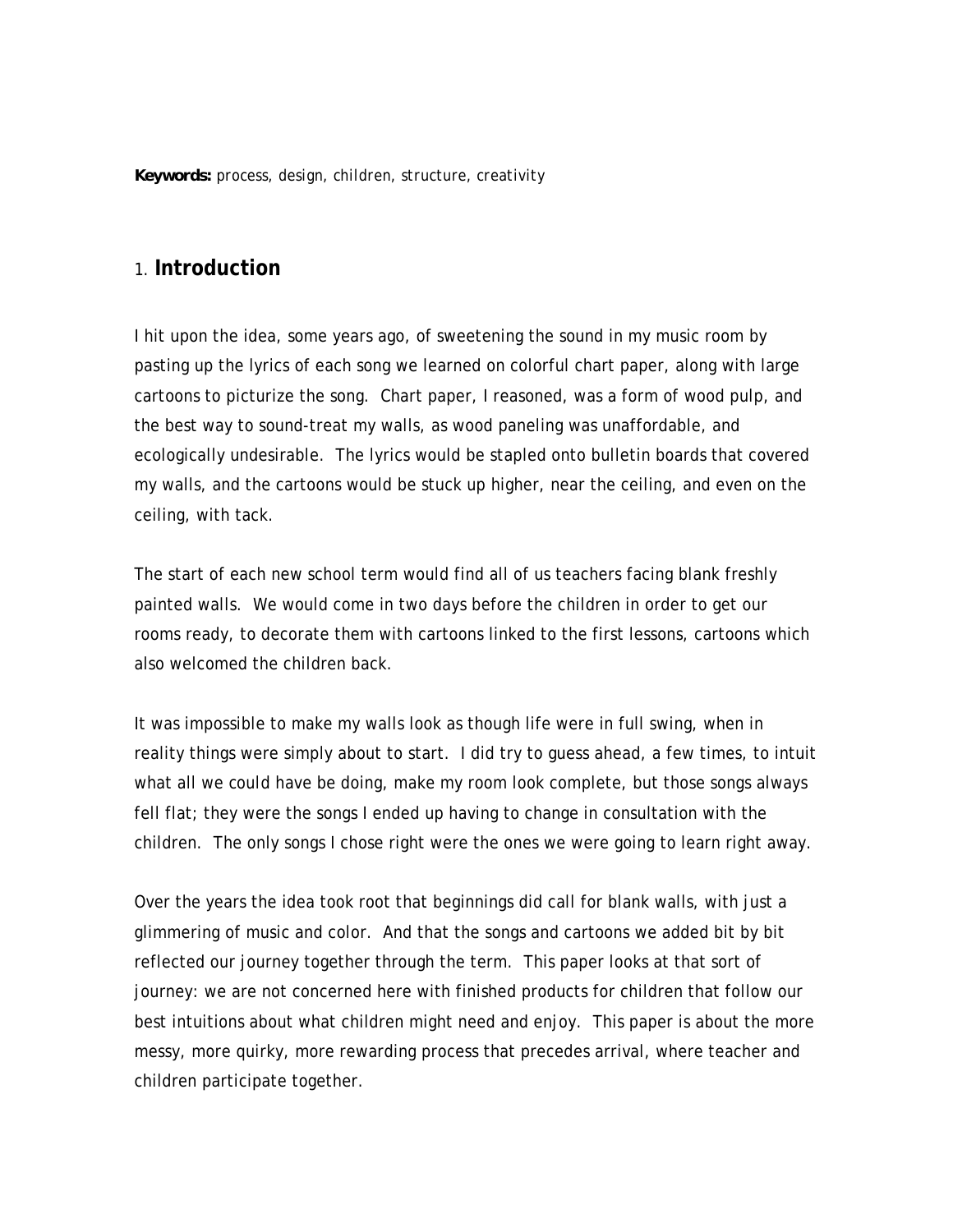# 2. **Structure and Freedom**

At the heart of all activity involving creativity is the balance between structure and freedom. Before one is ready to take off and invent, there is a 'grammar' one has to internalize, with all the constraints that define the genre and shape the products it can yield. Freedom of expression is possible only when one has understood this grammar: when one is ready to produce things that have meaning in that universe, things which make sense to their audience.

With origami, for example, there are the valley folds and mountain folds, almost always dividing the area into half, along with petal folds, rabbit's ear folds, inside and outside reverse folds, sink folds, and all the bases: bird bases, frog bases and other hybrid bases. These elements produce the angularity, the stylization and ultimately the stability that characterize origami models.

With music, cartooning and story writing there is a similar body of structure upon which creativity rests. But this is not part of the thinking behind the lessons that introduce children to art, story writing or music at school. In art and story writing children are often left 'free' to explore, to be 'creative'. And in western music they are taught to perform, with structural training mostly aimed at enhancing technique: how to play the piano more efficiently, how to project the voice and expand the vocal range. Some gifted children do see through to the underlying structure and are able to dance with the medium to some extent, but there is no provision in regular teaching for taking children past this bedrock to empower creation.

### 3. **Hearing color**

Chords, in Western music, are the hardest thing to get across. Not *how* to play them on a guitar or a piano: children regularly memorize chord sequences, and calculate the spots where on the guitar they must make changes, counting inside their heads. It is possible for them to do so blindly.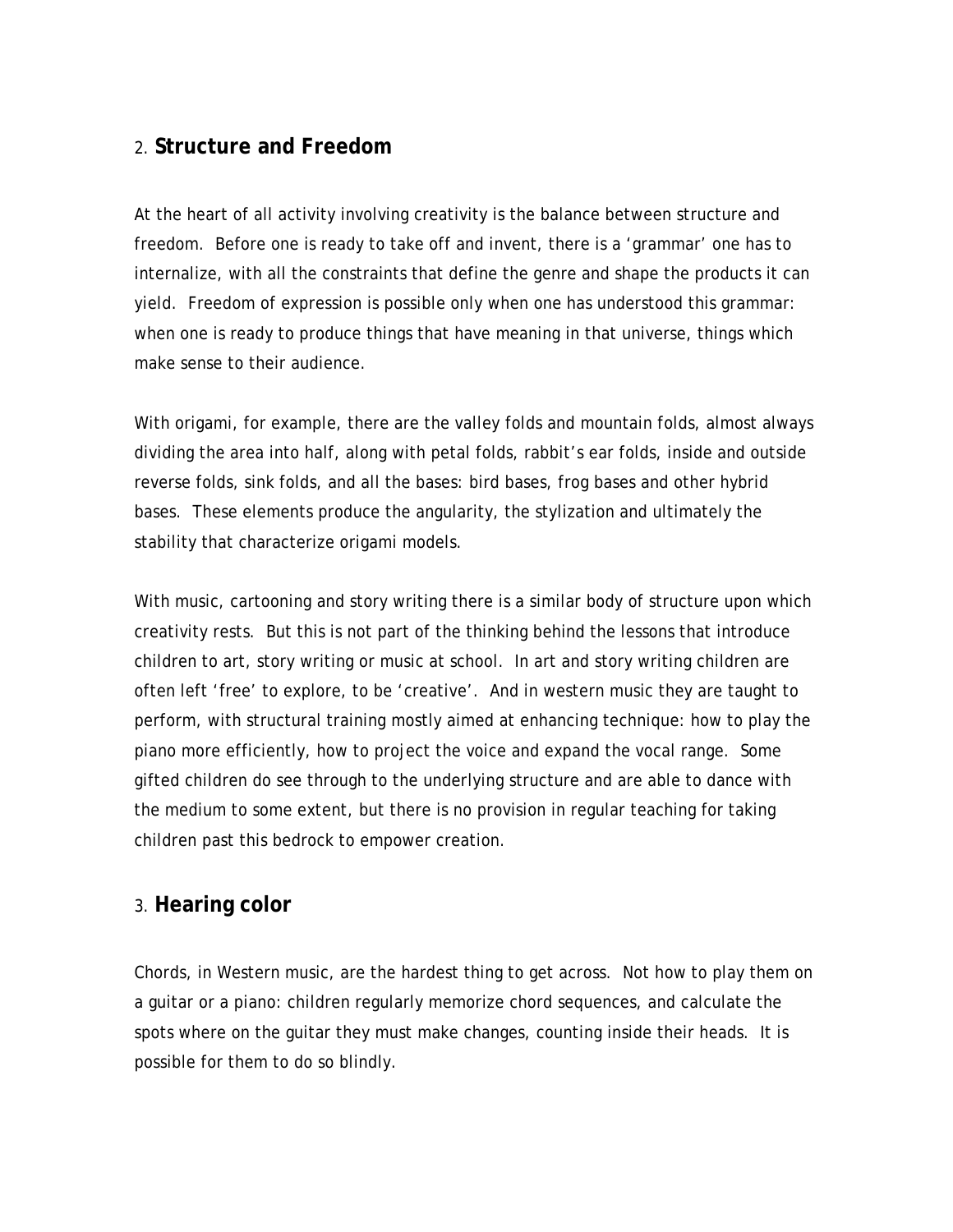Many children do not even detect mistakes when they calculate a transition point or choose a new chord wrongly. The children I teach range in age from 7 to 11 years. When they start playing in an orchestra the music sounds just as good to them when the chords are wrong as when they are right.

The journey to friendship with chords is learning to *hear*. Hear first that the chord has changed. What does that sound like? What has changed? Does the music feel colder, all of a sudden? Lonelier? A cloud passing across the sky? The blue cast of a night sky? Is that what they mean when they talk about blues?

Or the sudden blaze of sunlight in *Mera Joota Hai Japani*, when we come to the verse, and, at another level, India transits from being a colony to being independent. The sad minor key has simply become a bright major key!

Or a bass line, tracking out, in *Just One Candle*, from a close intimate solo shot to a panoramic vision that takes in all of planet earth. The left and right hands move further and further apart on the piano, and a song with positive lyrics becomes unbearably distant, and lonely. One little boy told me he felt like crying!

And look at the wispy notes that swirl in the air, phrases echoing each other, but each on a slightly different plane, as they create the dry leaves in their last almost weightless flight in *Autumn Leaves*. All of this has been expressed without a single word of lyrics coming into the picture. The point is that this sort of class discussion builds images in children's minds, so that they understand that music has meaning. It is a form of storytelling, or painting, using melody lines, chords, bass lines and rhythms to create a moving image.

There is a language at work here. A language kids can get a handle on, and one day use to express things themselves. There is a eureka moment when a child in an orchestra is suddenly following the chords from intuition instead of mechanical counting, 'feeling' the changes, or able to figure out which chord it should be, in a new song, without help.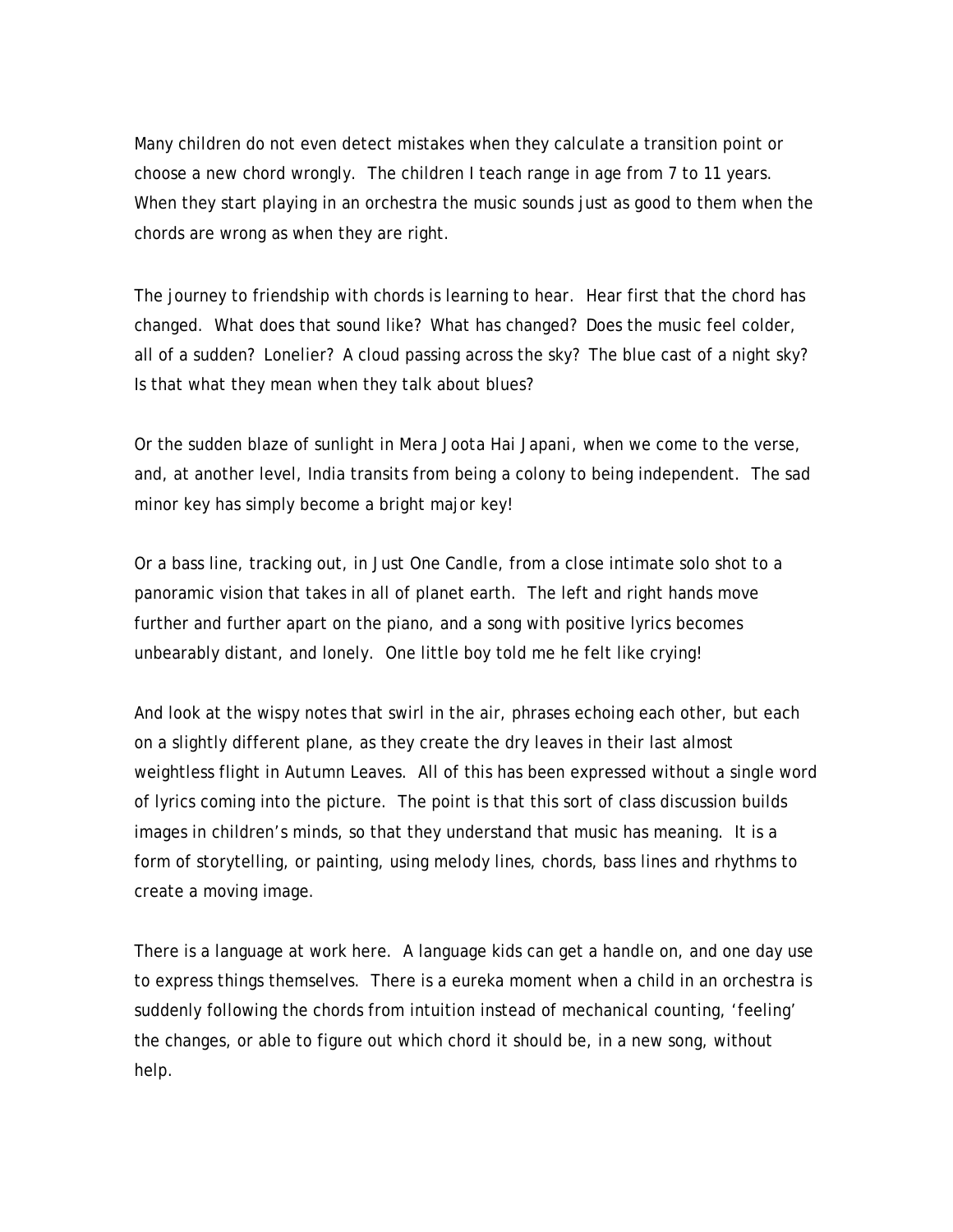This is a feeling of empowerment that ultimately lets a child experiment and create something new, something that sounds like a real song.

#### 4. **Incompleteness**

My very best origami classes, I hear, are when I myself am not present. Those are the classes when the children, all at different levels of proficiency, get to look into my books and choose the models they will make, conscious that there is no one to turn to if there are difficulties. And by the end of the class the children all produce neat competent models and declare that the class has gone smoothly.

But when I am there it is different. First of all the children become more ambitious. They refuse to do anything they might have done before, and opt to try models that are slightly beyond their competence. So they do end up coming to me for help when they cannot understand a direction that is unclear.

Many's a time the intermediate and the advanced students will not be able to produce a good model before the class ends, and will take the directions home, with extra origami paper, for another neater try. Then they stew over the problem through the weekend. And most of them will end up working it out by themselves, sitting in a less timepressured environment at home.

In terms of ending up with a product, classes without me do go better. But in terms of real learning, with the children developing a feel for origami and pushing the envelope, it is clearly the more inconclusive, messier class that scores. It is not necessary for the students to show me their work: we talk like colleagues, and I can imagine what problems they faced, and how the models turned out. I often tell them that neatness is important. But I know that it is not: neatness will come later, when they begin to see their models as products. What is really important now is the fire in the belly that makes these little ones solve a level of puzzle that would defeat most adults. It is only by trying impossible things that we depart from our limitations and change, and grow!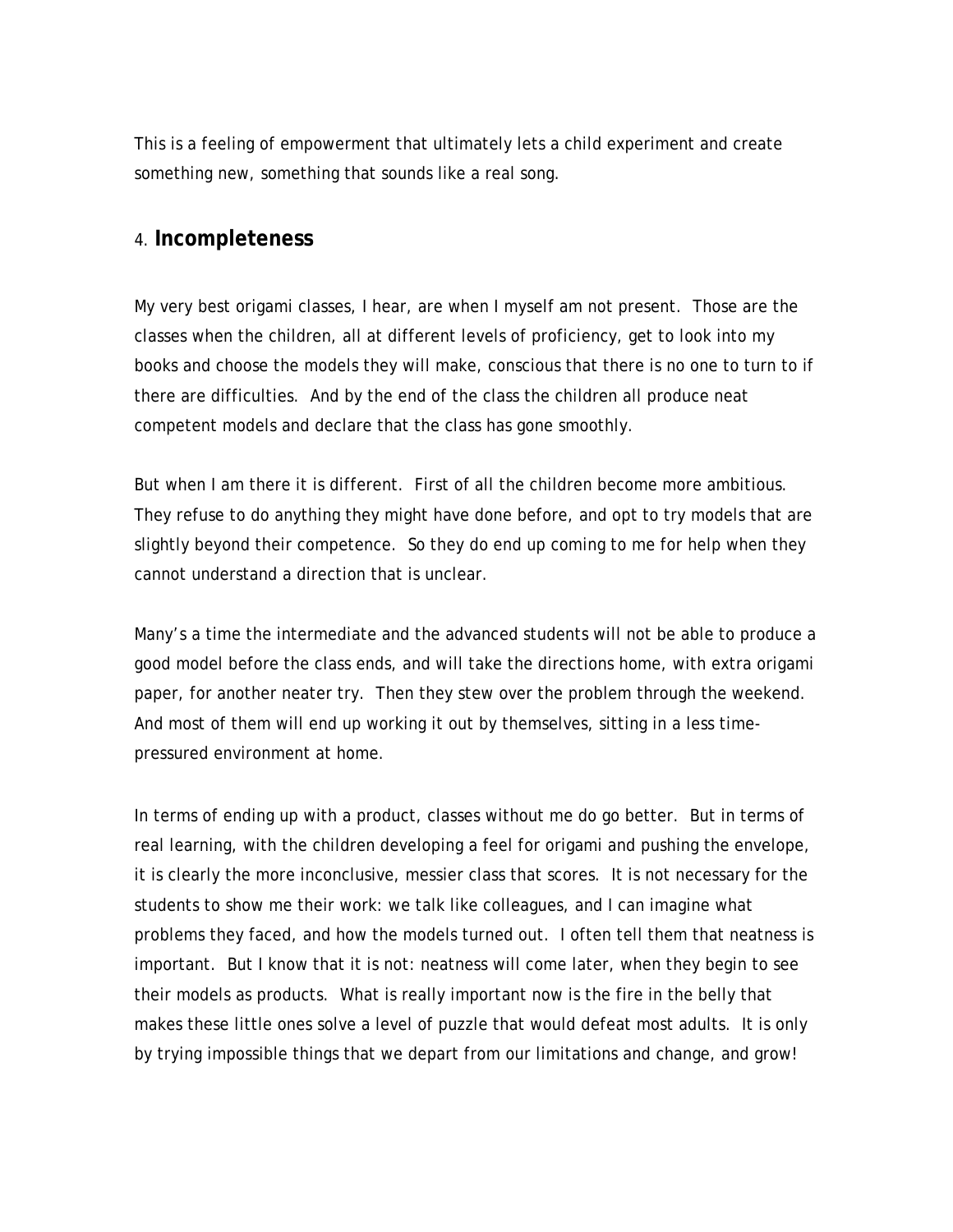# 5. **Postponing**

Postponing is bad, we hear. Laziness. One must keep at it, scrapping sheet after sheet of paper in a soon-to-be-treeless world, just trying to get the beginning of a story or an essay right. 'Hard work is the key to success'!!!

And yet… If we think of a story as a living thing, it stands to reason that it might have a gestation period before it is ready to come out into the sunlight, no longer a part of you. And it makes sense that one should give it some thought, but wait. Wait till it comes together on its own, and, like a river, simply flows. How does one do this?

When I write my best prose, I generally have a feeling of ideas coming *though* me, rather than *from* me. I feel like a surfer, simply there in the right place at the right time, waiting for a wave to come, without which I will not get my ride. I can feel the difference between what I write then, and what I write when I know I have a patch to get through which has to include a bunch of things I have listed. I often forge on and write the less inspired stuff just in order to reach a part where I know I will be back on a roll. And if I leave it overnight, sometimes the next day when I re-read it, it will have fleshed out in my mind, come to life.

How do I wait? I define the time period. Say: I won't write for five days. That gives the ideas a chance to ripen, for frustration to set in, for the butterfly wings to beat against the inside of the cocoon and become strong, ready for flight as soon as they break out of the time constraint.

And in all this time one keeps busy, doing other things, glancing at the impending prose out of the corner of one's eye. The brim: the place where all the best ideas come from!

It is hard to incorporate the notion of fallow time into a stressed school schedule, where children are being taught how to keep busy and not give up. But, when you think about it, creativity is a different enterprise, and it makes sense that some of its rules might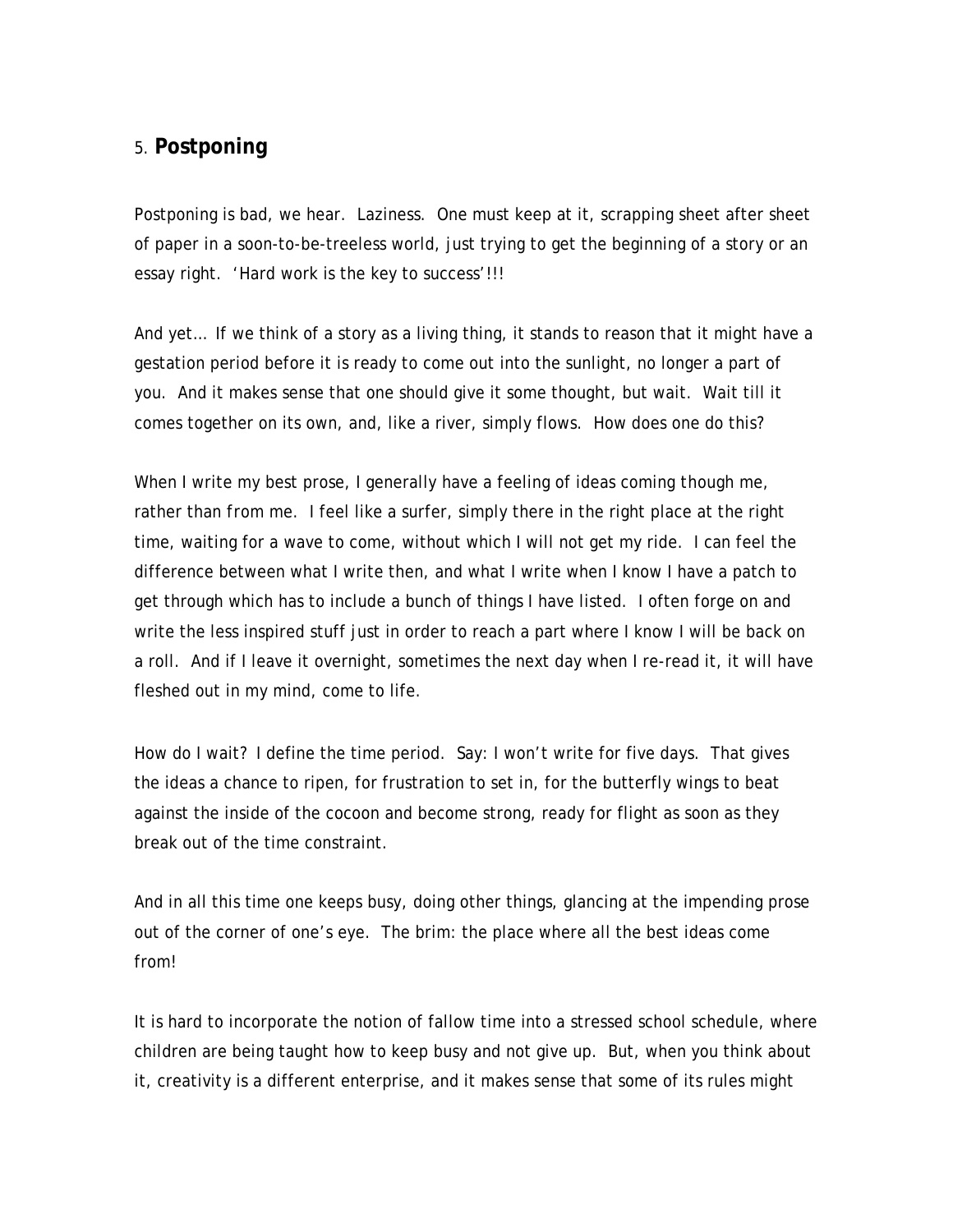be different. Far, far better to spend the fallow time reading, and subtly internalizing the rules of story grammar, so that they know the frameworks in which stories reach out best to their audience.

#### 6. **Retracing our steps**

The standard way to teach cartooning is probably the Disney method, of stylizing a form as a number of egg shapes, then finding the final line and doing a cleanup. But I am sure that even Disney's employees often came of age by doing something way down the food chain from that: tracing and inking. Nice, precise and fairly mindless activity that allow one the scope to roam and, as the hand develops smoothness and internalizes a style, the distracted eye begins to imagine countless other ways of stylizing which are probably far more original. When one starts to follow these new trails, one is ready to draw without all the cumbersome cleanup and the *de rigueur* egg shapes all over the place. One simply knows one's way.

Often when children come to my music room during break time to look at the cartoons on the wall they voice the thought that I could have been an art teacher. My usual response to this is that they don't know what they'd be letting themselves in for, because I would start them off with a lot of tracing and inking work, during which they would develop smoothness, and an instinct for how to make a drawing as a cartoon. Not much originality, at the outset, but it evolves quickly into a feeling of competence, much the same as the deliberate fallow period before creative writing adds a stimulus, and a sense of oneness with the medium.

And that is what we do at the end of the term: we take the cartoons down from my walls, and the children trace them onto fresh chart paper sheets, fill in detail, make subtle changes, ink the outline, cut them out and do some coloring and shading. The cartoons themselves were never important, nor were they meant to last forever: but as the children looked at them over time, and thought about what theirs should look like, the cartoons evolved. And then we were back to blank walls, and a fresh start!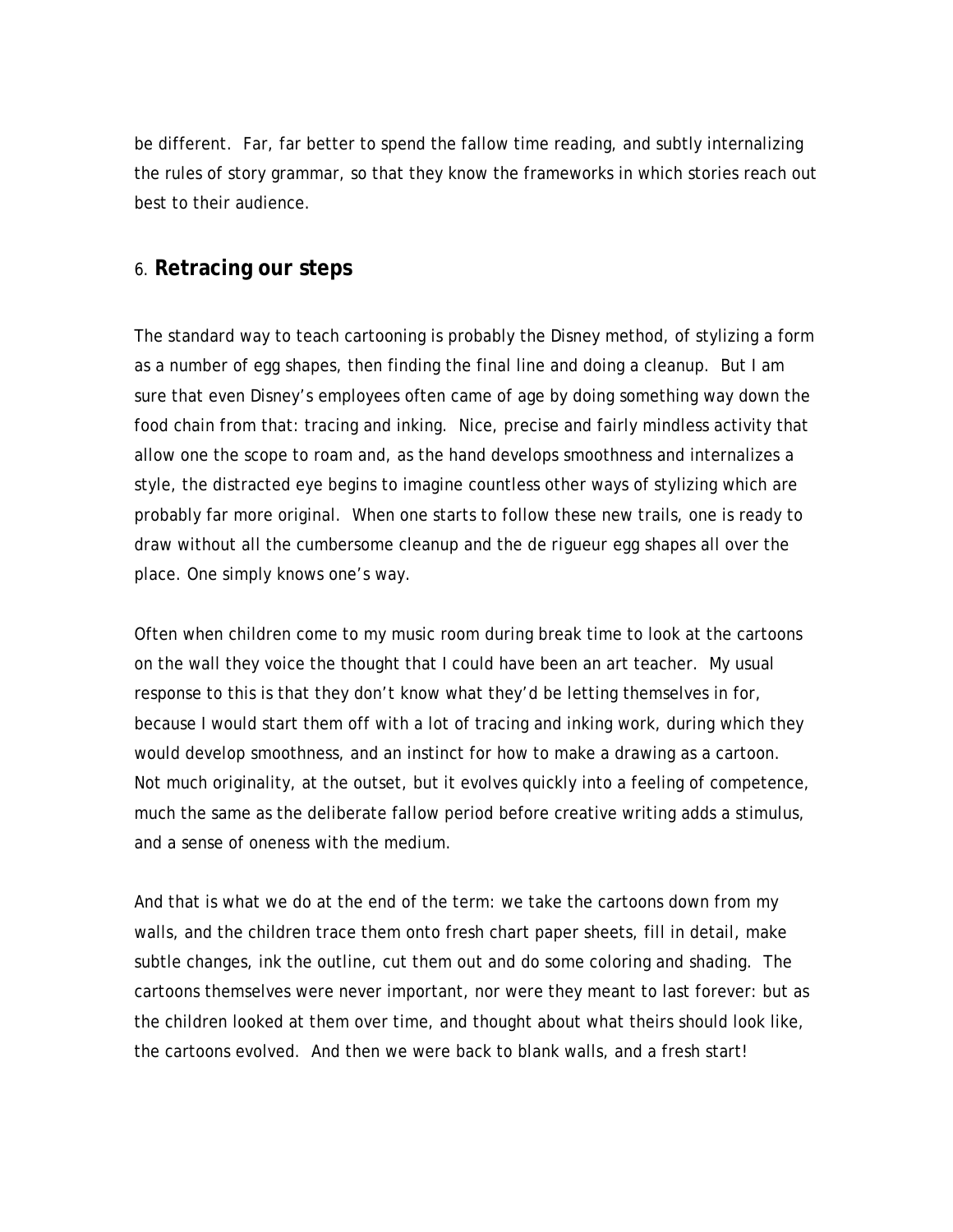### 7. **Mentoring**

Out of this journey a different sort of role emerges for a teacher, which calls for an initial fallow period for the children of tracing, listening, reading or simply waiting. This period is important, because that is when the child learns about the structure behind the medium, painlessly, without intellectualizing the learning process. As with second language learning, where a silent period precedes the onset of speech, the objective is simply to bring it all to life, so that it can be used to make something consistent but new.

There is much in common between this form of mentoring and the methods used by traditional gurus. In both the creative part of the process is never up-fronted, but quietly takes its time to emerge after the fundamentals are put in place.

This is a different story from experiments where children are presumed to have some sort of context-free creativity, and invited to give input into the design process before they even have an inkling about this sort of work. The result we are aiming for here is a very different sort of inclusion, where, very soon, children will be in a position to interact as true collaborators, able to see that the songs, the stories, the drawings and the origami models they live with are not set in stone. They can be changed at any time. Improved.

This sort of route is slow, evolutionary, with style being preserved, added to, subtly adapted from time to time, within a consistent grammar. This serves a purpose: art and design are not only for the practitioner, but for the wider audience around them too. This audience has over time learned the language that lies behind each medium, and is able to appreciate new things because they fit, somewhat, into a familiar framework. For them to be served products that don't fit any familiar framework, but which they are assured are valuable, is like asking them to appreciate poetry in an unknown language.